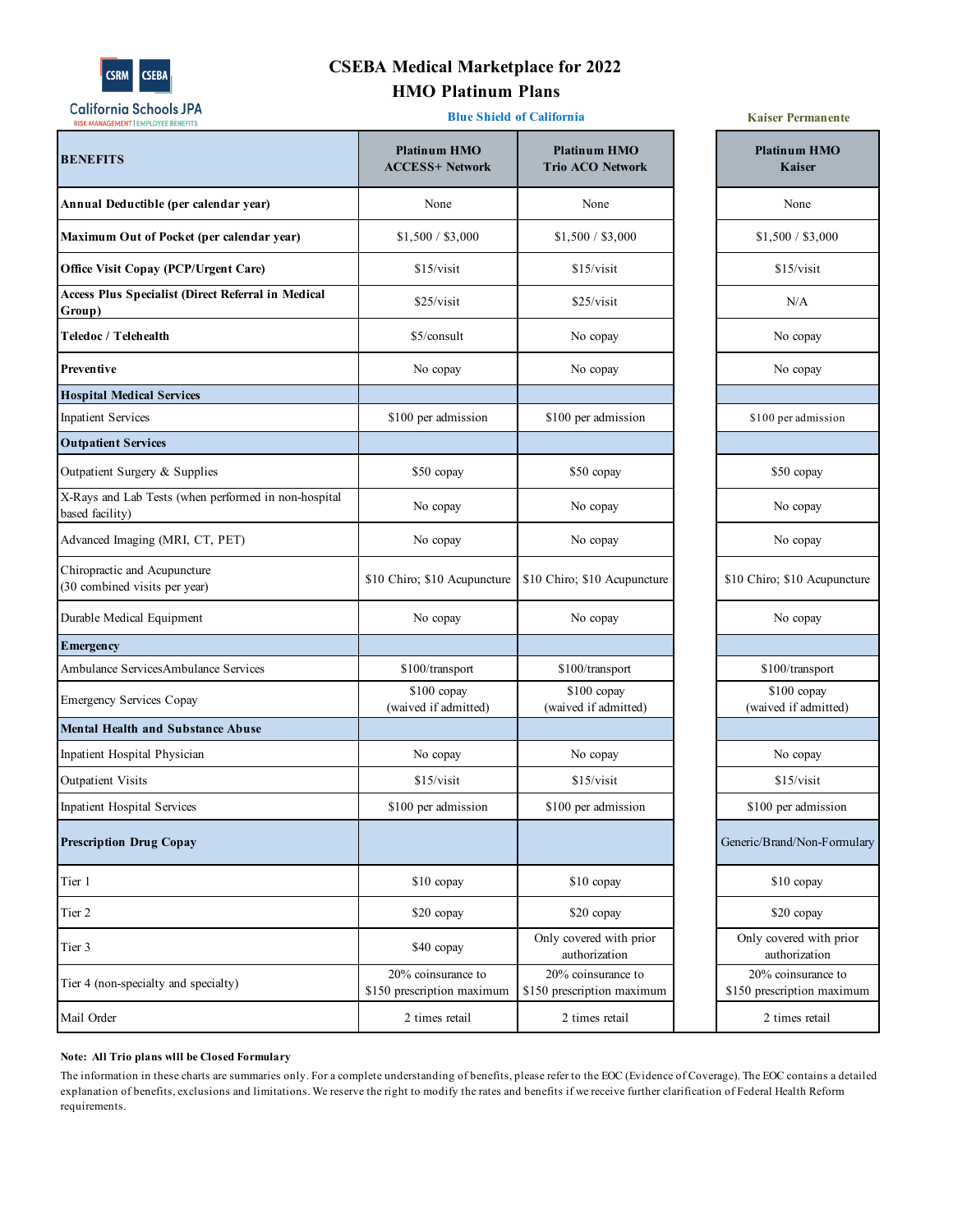

# **CSEBA Medical Marketplace for 2022 HMO Gold Plans**

| <b>California Schools JPA</b><br><b>RISK MANAGEMENT   EMPLOYEE BENEFITS</b>     | <b>Blue Shield of California</b>                 | <b>Kaiser Permanente</b>                         |                                                  |
|---------------------------------------------------------------------------------|--------------------------------------------------|--------------------------------------------------|--------------------------------------------------|
| <b>BENEFITS</b>                                                                 | <b>Gold HMO</b><br><b>ACCESS+ Network</b>        | <b>Gold HMO</b><br><b>Trio ACO Network</b>       | <b>Gold HMO</b><br><b>Kaiser</b>                 |
| Annual Deductible (per calendar year)                                           | None                                             | None                                             | None                                             |
| Maximum Out of Pocket (per calendar year)                                       | \$2,500/\$5,000                                  | \$2,500/\$5,000                                  | \$2,500/\$5,000                                  |
| <b>Office Visit Copay (PCP/Urgent Care)</b>                                     | \$20/visit                                       | \$20/visit                                       | \$20/visit                                       |
| <b>Access Plus Specialist (Direct Referral in Medical</b><br>Group)             | \$30/visit                                       | \$30/visit                                       | N/A                                              |
| Teledoc / Telehealth                                                            | \$5/consult                                      | No copay                                         | No copay                                         |
| <b>Preventive</b>                                                               | No copay                                         | No copay                                         | No copay                                         |
| <b>Hospital Medical Services</b>                                                |                                                  |                                                  |                                                  |
| <b>Inpatient Services</b>                                                       | \$500 per admission                              | \$500 per admission                              | \$500 per admission                              |
| <b>Outpatient Services</b>                                                      |                                                  |                                                  |                                                  |
| Outpatient Surgery & Supplies                                                   | \$250 copay                                      | \$250 copay                                      | \$250 copay                                      |
| X-Rays and Lab Tests (when performed in non-hospital<br>based facility)         | No copay                                         | No copay                                         | No copay                                         |
| Advanced Imaging (MRI, CT, PET)                                                 | \$100/visit                                      | \$100/visit                                      | \$100/procedure                                  |
| Radiation Therapy, Chemotherapy & Hemeodialysis<br>Treatment & Infusion Therapy | No copay                                         | No copay                                         | No copay                                         |
| Chiropractic and Acupuncture<br>(30 combined visits per year)                   | \$10 Chiro; \$10 Acupuncture                     | \$10 Chiro; \$10 Acupuncture                     | \$10 Chiro - \$10 Acupuncture                    |
| Durable Medical Equipment                                                       | 10% coinsurance                                  | 10% coinsurance                                  | 10% coinsurance                                  |
| <b>E</b> mergency                                                               |                                                  |                                                  |                                                  |
| Ambulance ServicesAmbulance Services                                            | \$100/transport                                  | \$100/transport                                  | \$100/transport                                  |
| Emergency Services Copay                                                        | \$100 copay<br>(waived if admitted)              | \$100 copay<br>(waived if admitted)              | \$100 copay<br>(waived if admitted)              |
| <b>Mental Health and Substance Abuse</b>                                        |                                                  |                                                  |                                                  |
| Inpatient Hospital Physician                                                    | No copay                                         | No copay                                         | No copay                                         |
| <b>Outpatient Visits</b>                                                        | \$20/visit                                       | \$20/visit                                       | \$20/visit                                       |
| Inpatient Hospital Services                                                     | \$500 per admission                              | \$500 per admission                              | \$500 per admission                              |
| <b>Prescription Drug Copay</b>                                                  |                                                  |                                                  | Generic/Brand/Non-<br>Formulary                  |
| Tier 1                                                                          | \$10 copay                                       | \$10 copay                                       | $$10$ copay                                      |
| Tier 2                                                                          | \$20 copay                                       | \$20 copay                                       | \$20 copay                                       |
| Tier 3                                                                          | \$40 copay                                       | Only covered with prior<br>authorization         | Only covered with prior<br>authorization         |
| Tier 4 (non-specialty and specialty)                                            | 20% coinsurance to<br>\$150 prescription maximum | 20% coinsurance to<br>\$150 prescription maximum | 20% coinsurance to<br>\$150 prescription maximum |
| Mail Order                                                                      | 2 times retail                                   | 2 times retail                                   | 2 times retail                                   |

| <b>Gold HMO</b><br><b>Kaiser</b>         |
|------------------------------------------|
| None                                     |
| \$2,500/\$5,000                          |
| \$20/visit                               |
| N/A                                      |
| No copay                                 |
| No copay                                 |
|                                          |
| \$500 per admission                      |
|                                          |
| $$250$ copay                             |
| No copay                                 |
| \$100/procedure                          |
| No copay                                 |
| \$10 Chiro - \$10 Acupuncture            |
| 10% coinsurance                          |
|                                          |
| \$100/transport                          |
| \$100 copay                              |
| (waived if admitted)                     |
|                                          |
| No copay                                 |
| \$20/visit                               |
| \$500 per admission                      |
| Generic/Brand/Non-<br>Formulary          |
| \$10 copay                               |
| \$20 copay                               |
| Only covered with prior<br>authorization |
| 20% coinsurance to                       |
| \$150 prescription maximum               |
| 2 times retail                           |

## **Note: All Trio plans wlll be Closed Formulary**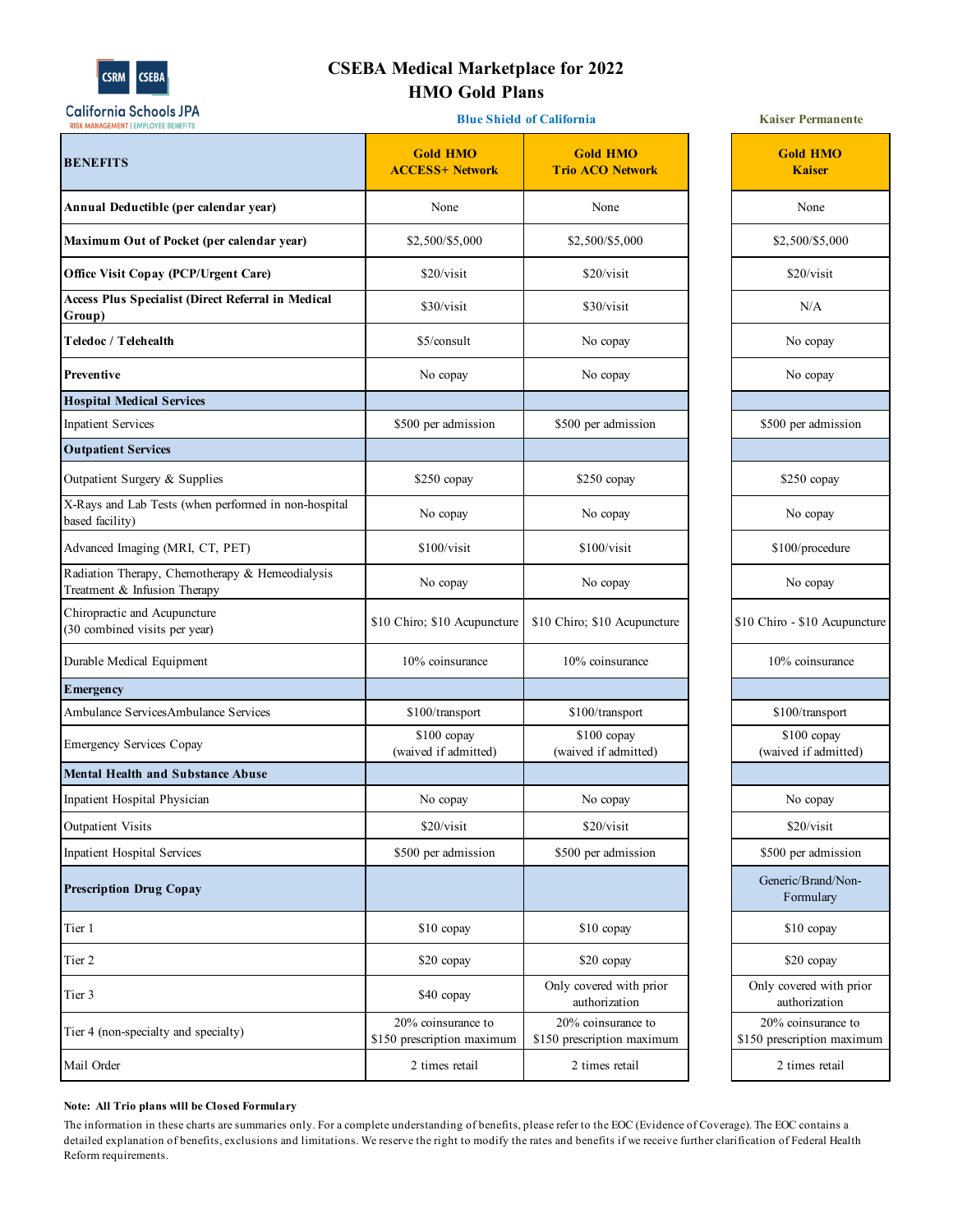

# **CSEBA Medical Marketplace for 2022 Silver Plans**

**Blue Shield of California**

# **RISK MANAGEMENT | EMPLOYEE BENEFITS Silver HMO Silver HMO BENEFITS ACCESS+ Network Trio ACO Network Annual Deductible (per calendar year)** \$500 / \$1,000 \$500 / \$1,000 **Maximum Out of Pocket (per calendar year)** \$3,000/\$6,000 \$53,000/\$6,000 **Office Visit Copay (PCP/Urgent Care)** \$20/visit \$20/visit \$20/visit \$20/visit **Access Plus Specialist (Direct Referral in Medical Group)** \$30/visit \$30/visit \$30/visit \$30/visit \$30/visit N/A **Teledoc / Telehealth No copay No copay No copay No copay No copay No copay No copay No copay No copay No copay Preventive** No copay No copay No copay **Hospital Medical Services** Inpatient Services 10% after deductible 10% after deductible 10% after deductible **Outpatient Services** Outpatient Surgery & Supplies 10% after deductible 10% after deductible 10% after deductible X-Rays and Lab Tests (when performed in non-hospital based facility) \$10 copay \$10 copay \$10 copay \$10 copay \$10 copay \$10 copay \$10 copay Advanced Imaging (MRI, CT, PET) \$50/visit \$50/visit \$50/visit \$50/visit Radiation Therapy, Chemotherapy & Hemeodialysis Treatment & Infusion Therapy  $\alpha$  Treincourary six No copay No copay No copay Chiropractic and Acupuncture (30 combined visits per year) \$15 Chiro/\$15 acupuncture \$15 Chiro/\$15 acupuncture Durable Medical Equipment 20% coinsurance (deductible 20% coinsurance (deductible doesn't apply) doesn't apply) **Emergency** Ambulance ServicesAmbulance Services  $$150/transport$  \$150/transport \$150/transport 10% coinsurance (deductible 10% coinsurance (deductible Emergency Services Copay doesn't apply; waived if doesn't apply; waived if admitted) admitted) **Mental Health and Substance Abuse** Inpatient Hospital Physician No copay No copay No copay No copay No copay Outpatient Visits \$20/visit \$20/visit \$20/visit \$20/visit \$20/visit Inpatient Hospital Services 10% coinsurance 10% coinsurance after deductible after deductible **Prescription Drug Copay** Tier 1 \$10 copay \$10 copay \$10 copay \$10 copay \$10 copay \$10 copay Tier 2 \$30 copay \$30 copay \$30 copay \$30 copay \$30 copay \$30 copay Tier 3 850 copay Only covered with prior authorization Tier 4 20% coinsurance to 20% coinsurance to \$150 prescription maximum \$150 prescription maximum Mail Order 2 times retail 2 times retail 2 times retail 2 times retail 2 times retail

**Kaiser Permanente**

| <b>Silver HMO</b><br><b>Kaiser</b>               |
|--------------------------------------------------|
| \$500/\$1,000                                    |
| \$3,000/\$6,000                                  |
| \$20 visit                                       |
| N/A                                              |
| No copay                                         |
| No copay                                         |
| 10% after deductible                             |
|                                                  |
| 10% after deductible                             |
| \$10 copay                                       |
| 10% up to \$50/visit                             |
| No Copay                                         |
| \$15 Chiro/\$15 acupuncture                      |
|                                                  |
| 20% coinsurance (deductible<br>doesn't apply)    |
|                                                  |
| \$150/trip                                       |
| 10% coinsurance after<br>deductible (waived if   |
| admitted)                                        |
|                                                  |
| No copay                                         |
| \$20/visit                                       |
| 10% coinsurance                                  |
| after deductible                                 |
| Generic/Brand/Non-<br>Formulary                  |
| \$10 copay                                       |
| \$30 copay                                       |
| Only covered with prior                          |
| authorization                                    |
| 20% coinsurance to<br>\$150 prescription maximum |

### **Note: All Trio plans wlll be Closed Formulary**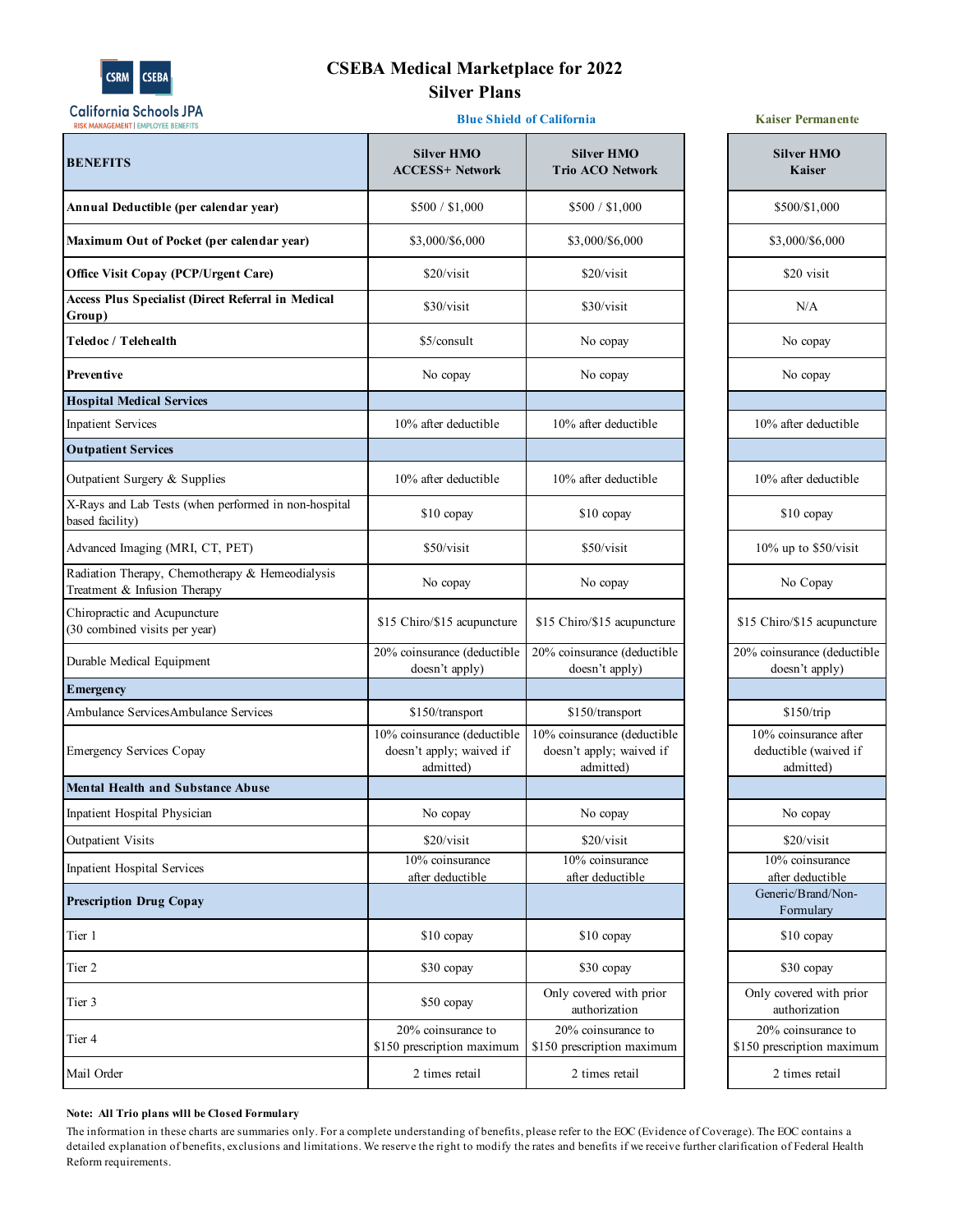

## **CSEBA Medical Marketplace for 2022 Bronze Plans**

| <br><b>RISK MANAGEMENT   EMPLOYEE BENEFITS</b>                                  |                                                                      | <b>Blue Shield of California</b>                                     | <b>Kaiser Permanente</b>                                   |                                                                                                        |
|---------------------------------------------------------------------------------|----------------------------------------------------------------------|----------------------------------------------------------------------|------------------------------------------------------------|--------------------------------------------------------------------------------------------------------|
| <b>BENEFITS</b>                                                                 | <b>Bronze HMO</b><br><b>ACCESS+ Network</b>                          | <b>Bronze HMO</b><br><b>Trio ACO Network</b>                         | <b>Bronze HMO</b><br><b>Kaiser</b>                         | <b>Bronze HMO II</b><br>Kaiser H.S.A. Plan<br>(All services subject to<br>deductible except preventive |
| Annual Deductible (per calendar year)                                           | \$1,500/\$3,000                                                      | \$1,500/\$3,000                                                      | \$1,500/\$3,000                                            | \$2,800/\$5,600                                                                                        |
| Maximum Out of Pocket (per calendar year)                                       | \$4,000/\$8,000                                                      | \$4,000/\$8,000                                                      | \$4,00/\$8,000                                             | \$5,600/\$11,200                                                                                       |
| <b>Office Visit Copay (PCP/Urgent Care)</b>                                     | \$40/visit                                                           | \$40/visit                                                           | \$40/visit                                                 | \$10/visit after plan deductible                                                                       |
| <b>Access Plus Specialist (Direct Referral in Medical</b><br>Group)             | \$50/visit                                                           | \$50/visit                                                           | N/A                                                        | N/A                                                                                                    |
| Teledoc / Telehealth                                                            | \$5 copay                                                            | No copay                                                             | No copay                                                   | No copay after deductible                                                                              |
| Preventive                                                                      | No copay                                                             | No copay                                                             | No copay                                                   | No copay                                                                                               |
| <b>Hospital Medical Services</b>                                                |                                                                      |                                                                      |                                                            |                                                                                                        |
| <b>Inpatient Services</b>                                                       | 30% coinsurance<br>after deductible                                  | 30% coinsurance<br>after deductible                                  | 30% coinsurance<br>after deductible                        | 20% coinsurance<br>after deductible                                                                    |
| <b>Outpatient Services</b>                                                      |                                                                      |                                                                      |                                                            |                                                                                                        |
| Outpatient Surgery & Supplies                                                   | 30% coinsurance<br>after deductible                                  | 30% coinsurance<br>after deductible                                  | 30% coinsurance<br>after deductible                        | 20% coinsurance<br>after deductible                                                                    |
| X-Rays and Lab Tests (when performed in non-hospital<br>based facility)         | $$10$ copay                                                          | $$10$ copay                                                          | \$10 copay                                                 | 20% coinsurance<br>after deductible                                                                    |
| Advanced Imaging (MRI, CT, PET)                                                 | \$50/visit                                                           | \$50/visit                                                           | $30\%$ up to $$50/visit$                                   | 20% coinsurance<br>after deductible                                                                    |
| Radiation Therapy, Chemotherapy & Hemeodialysis<br>Treatment & Infusion Therapy | No copay                                                             | No copay                                                             | No copay                                                   | 20% coinsurance<br>after deductible                                                                    |
| Chiropractic and Acupuncture<br>(30 combined visits per year)                   | \$15 Chiro/\$15 acupuncture                                          | \$15 Chiro/\$15 acupuncture                                          | \$15 Chiro/\$15 acupuncture                                | Not covered                                                                                            |
| Durable Medical Equipment                                                       | 20% coinsurance (deductible<br>doesn't apply)                        | 20% coinsurance (deductible<br>doesn't apply)                        | 20% coinsurance (deductible<br>doesn't apply)              | 20% coinsurance<br>after deductible                                                                    |
| <b>E</b> mergency                                                               |                                                                      |                                                                      |                                                            |                                                                                                        |
| Ambulance ServicesAmbulance Services                                            | \$150/transport                                                      | \$150/transport                                                      | \$150/trip                                                 | 20% coinsurance<br>after deductible                                                                    |
| <b>Emergency Services Copay</b>                                                 | 30% coinsurance (deductible<br>doesn't apply; waived if<br>admitted) | 30% coinsurance (deductible<br>doesn't apply; waived if<br>admitted) | 30% coinsrance after<br>deductible<br>(waived if admitted) | 20% coinsurance after<br>deductible (waived if admitted                                                |
| <b>Mental Health and Substance Abuse</b>                                        |                                                                      |                                                                      |                                                            |                                                                                                        |
| Inpatient Hospital Physician                                                    | No copay                                                             | No copay                                                             | No copay                                                   | No copay                                                                                               |
| <b>Outpatient Visits</b>                                                        | \$40/visit                                                           | \$40/visit                                                           | \$40/visit                                                 | \$10/visit after deductible                                                                            |
| Inpatient Hospital Services                                                     | 30% coinsurance<br>after deductible                                  | 30% coinsurance<br>after deductible                                  | 30% coinsurance<br>after deductible                        | 20% coinsurance<br>after deductible                                                                    |
| <b>Prescription Drug Copay</b>                                                  |                                                                      |                                                                      | Generic/Brand/Non-<br>Formulary                            | Generic/Brand/Non-Formulary                                                                            |
| Tier 1                                                                          | $$10$ copay                                                          | $$10$ copay                                                          | $$10$ copay                                                | \$10 copay after deductible                                                                            |
| Tier 2                                                                          | \$30 copay                                                           | \$30 copay                                                           | \$30 copay                                                 | \$25 copay after deductible                                                                            |
| Tier 3                                                                          | \$50 copay                                                           | Only covered with prior<br>authorization                             | Only covered with prior<br>authorization                   | Only covered with prior<br>authorization                                                               |
| Tier 4                                                                          | 20% coinsurance to<br>\$150 prescription max                         | 20% coinsurance to<br>\$150 prescription max                         | 20% coinsurance to<br>\$150 prescription max               | 30% coinsurance to<br>\$150 maximum after ded.                                                         |
| Mail Order                                                                      | 2 times retail                                                       | 2 times retail                                                       | 2 times retail                                             | 2 times retail                                                                                         |
| <b>Prescription - Out of Pocket Maximum</b>                                     |                                                                      |                                                                      |                                                            |                                                                                                        |

|                                          | <b>Kaiser Permanente</b>                                                                                       |
|------------------------------------------|----------------------------------------------------------------------------------------------------------------|
| <b>Bronze HMO</b><br><b>Kaiser</b>       | <b>Bronze HMO II</b><br><b>Kaiser H.S.A. Plan</b><br>(All services subject to<br>deductible except preventive) |
| \$1,500/\$3,000                          | \$2,800/\$5,600                                                                                                |
| \$4,00/\$8,000                           | \$5,600/\$11,200                                                                                               |
| \$40/visit                               | \$10/visit after plan deductible                                                                               |
| N/A                                      | N/A                                                                                                            |
| No copay                                 | No copay after deductible                                                                                      |
| No copay                                 | No copay                                                                                                       |
|                                          |                                                                                                                |
| 30% coinsurance                          | 20% coinsurance                                                                                                |
| after deductible                         | after deductible                                                                                               |
|                                          |                                                                                                                |
| 30% coinsurance                          | 20% coinsurance                                                                                                |
| after deductible                         | after deductible                                                                                               |
|                                          | 20% coinsurance                                                                                                |
| \$10 copay                               | after deductible                                                                                               |
|                                          | 20% coinsurance                                                                                                |
| $30\%$ up to $$50/visit$                 | after deductible                                                                                               |
| No copay                                 | 20% coinsurance                                                                                                |
|                                          | after deductible                                                                                               |
| \$15 Chiro/\$15 acupuncture              | Not covered                                                                                                    |
| 20% coinsurance (deductible              | 20% coinsurance                                                                                                |
| doesn't apply)                           | after deductible                                                                                               |
|                                          |                                                                                                                |
|                                          | 20% coinsurance                                                                                                |
| \$150/trip                               | after deductible                                                                                               |
| 30% coinsrance after                     | 20% coinsurance after                                                                                          |
| deductible                               | deductible (waived if admitted)                                                                                |
| (waived if admitted)                     |                                                                                                                |
|                                          |                                                                                                                |
| No copay                                 | No copay                                                                                                       |
| \$40/visit                               | \$10/visit after deductible                                                                                    |
| 30% coinsurance                          | 20% coinsurance                                                                                                |
| after deductible                         | after deductible                                                                                               |
| Generic/Brand/Non-<br>Formulary          | Generic/Brand/Non-Formulary                                                                                    |
| \$10 copay                               | \$10 copay after deductible                                                                                    |
| \$30 copay                               | \$25 copay after deductible                                                                                    |
| Only covered with prior<br>authorization | Only covered with prior<br>authorization                                                                       |
| 20% coinsurance to                       | 30% coinsurance to                                                                                             |
| \$150 prescription max                   | \$150 maximum after ded.                                                                                       |
| 2 times retail                           | 2 times retail                                                                                                 |
|                                          |                                                                                                                |
|                                          |                                                                                                                |

\*Outpatient copay applies as follows: Surgicenter = lower copay; Hospital = higher copay

#### **Note: All Trio plans wlll be Closed Formulary**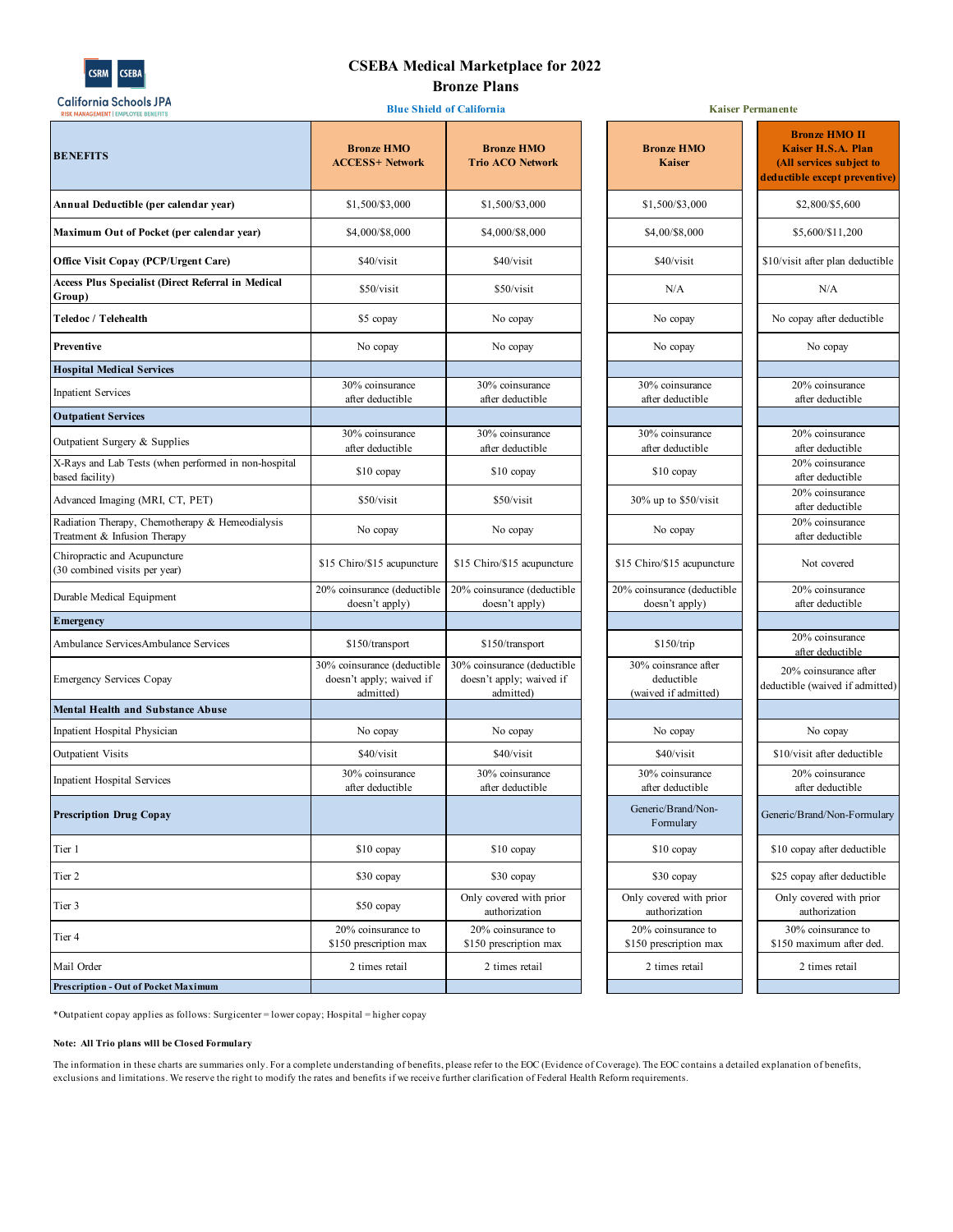

# **CSEBA Medical Marketplace for 2022 Full PPO Plans**

**Blue Shield of California**

|                                                                                   |                                              | <b>Gold PPO</b>                                                      | <b>Silver PPO</b>                            |                                                                       |
|-----------------------------------------------------------------------------------|----------------------------------------------|----------------------------------------------------------------------|----------------------------------------------|-----------------------------------------------------------------------|
| <b>BENEFITS</b>                                                                   | <b>Participating PPO</b>                     | <b>Non-participating PPO</b>                                         | <b>Participating PPO</b>                     | <b>Non-participating PPO</b>                                          |
| Annual Deductible (per cal. year):                                                |                                              |                                                                      |                                              |                                                                       |
| Individual / Family                                                               | \$500/\$1,500                                | \$1,000/\$3,000                                                      | \$1,000/\$3,000                              | \$2,000/\$6,000                                                       |
| Max Out of Pocket (per cal. year):                                                |                                              |                                                                      |                                              |                                                                       |
| Individual / Family                                                               | \$3,000/\$6,000                              | \$6,000/\$12,000                                                     | \$4,000/\$8,000                              | \$8,000/\$16,000                                                      |
| <b>Office Visit Copay</b>                                                         | \$20 copay (ded. waived)                     | 30% coinsurance                                                      | \$30 copay (ded. waived)                     | 40% coinsurance                                                       |
| <b>Urgent Care Copay</b>                                                          | \$20 copay (ded. waived)                     | 30% coinsurance                                                      | \$30 copay (ded. waived)                     | 40% coinsurance                                                       |
| Teledoc (Not subject to deductible)                                               | \$5/consult (ded. waived)                    | Not covered                                                          | \$5/consult (ded. waived)                    | Not covered                                                           |
| <b>Preventive Care Copay</b>                                                      | \$0 (ded. waived)                            | 30% coinsurance                                                      | \$0 (ded. waived)                            | 40% coinsurance                                                       |
| <b>Hospital Medical Services</b>                                                  |                                              |                                                                      |                                              |                                                                       |
| <b>Inpatient Services</b>                                                         | 10% coinsurance                              | 30% coinsurance limited to \$600 per<br>day                          | 20% coinsurance                              | 40% coinsurance limited to \$600 per<br>day                           |
| <b>Outpatient Services</b>                                                        |                                              |                                                                      |                                              |                                                                       |
| Outpatient Surgery Facility                                                       | 10% coinsurance                              | 30% coinsurance<br>(limited<br>to \$350 per day)                     | 20% coinsurance                              | 40% coinsurance (limited to \$350<br>per day)                         |
| Lab and X-Ray                                                                     | 10% coinsurance                              | (limited<br>30% coinsurance<br>to \$350 per day)                     | 20% coinsurance                              | 40% coinsurance (limited to \$350<br>per day)                         |
| Advanced Imaging (MRI, CT, PET)                                                   | 10% coinsurance                              | 30% coinsurance<br>(limited<br>to $$350$ per day)                    | 20% coinsurance                              | 40% coinsurance (limited to \$350<br>per day)                         |
| Chiropractic Services (limited to 24 visits<br>per calendar year)                 | 10% coinsurance                              | 30% coinsurance                                                      | 20% coinsurance                              | 40% coinsurance                                                       |
| Acupuncture - Services for disease, illness<br>or injury (limited to 12 per year) | 10% coinsurance                              | 30% coinsurance                                                      | 20% coinsurance                              | 40% coinsurance                                                       |
| Durable Medical Equipment                                                         | 10% coinsurance                              | 30% coinsurance                                                      | 20% coinsurance                              | 40% coinsurance                                                       |
| <b>Emergency Services Copay</b>                                                   |                                              | \$150 copay (waived if admitted) $+$ 10% (not subject to deductible) |                                              | \$150 copay (waived if admitted) $+ 20\%$ (not subject to deductible) |
| Ambulance                                                                         | 10% coinsurance                              | 10% coinsurance                                                      | 20% coinsurance                              | 20% coinsurance                                                       |
| <b>Mental Health and Substance Abuse</b>                                          |                                              |                                                                      |                                              |                                                                       |
| Inpatient (Physician visit)                                                       | 10% coinsurance                              | 30% coinsurance                                                      | 20%                                          | 40% coinsurance                                                       |
| Inpatient (Facility-based care)                                                   | 10% coinsurance                              | 30% coinsurance limited to \$600 per<br>day                          | 20%                                          | 40% coinsurance limited to \$600 per<br>day                           |
| Outpatient (Physician visit)                                                      | \$20 (ded. waived)                           | 30% coinsurance                                                      | \$30 (ded. waived)                           | 40% coinsurance                                                       |
| <b>Plus Formulary Prescription Drug</b>                                           |                                              |                                                                      |                                              |                                                                       |
| Tier 1                                                                            | \$10 copay                                   | \$10 copay $+ 25%$ of billed amount                                  | \$15 copay                                   | \$15 copay $+25%$ of billed amount                                    |
| Tier <sub>2</sub>                                                                 | \$30 copay                                   | \$30 copay $+25%$ of billed amount                                   | \$30 copay                                   | \$30 copay $+25%$ of billed amount                                    |
| Tier 3                                                                            | \$50 Copay                                   | \$50 copay $+25%$ of billed amount                                   | \$50 Copay                                   | \$50 copay $+25%$ of billed amount                                    |
| Tier 4 (non-specialty and specialty)                                              | 30% coinsurance to<br>\$150 prescription max | 30% coinsurance up to \$150 max<br>+25% of billed amount             | 30% coinsurance to<br>\$200 prescription max | 30% coinsurance up to \$200 max<br>+25% of billed amount              |
| Mail Order                                                                        | 2 times retail copay                         | Not covered                                                          | 2 times retail copay                         | Not covered                                                           |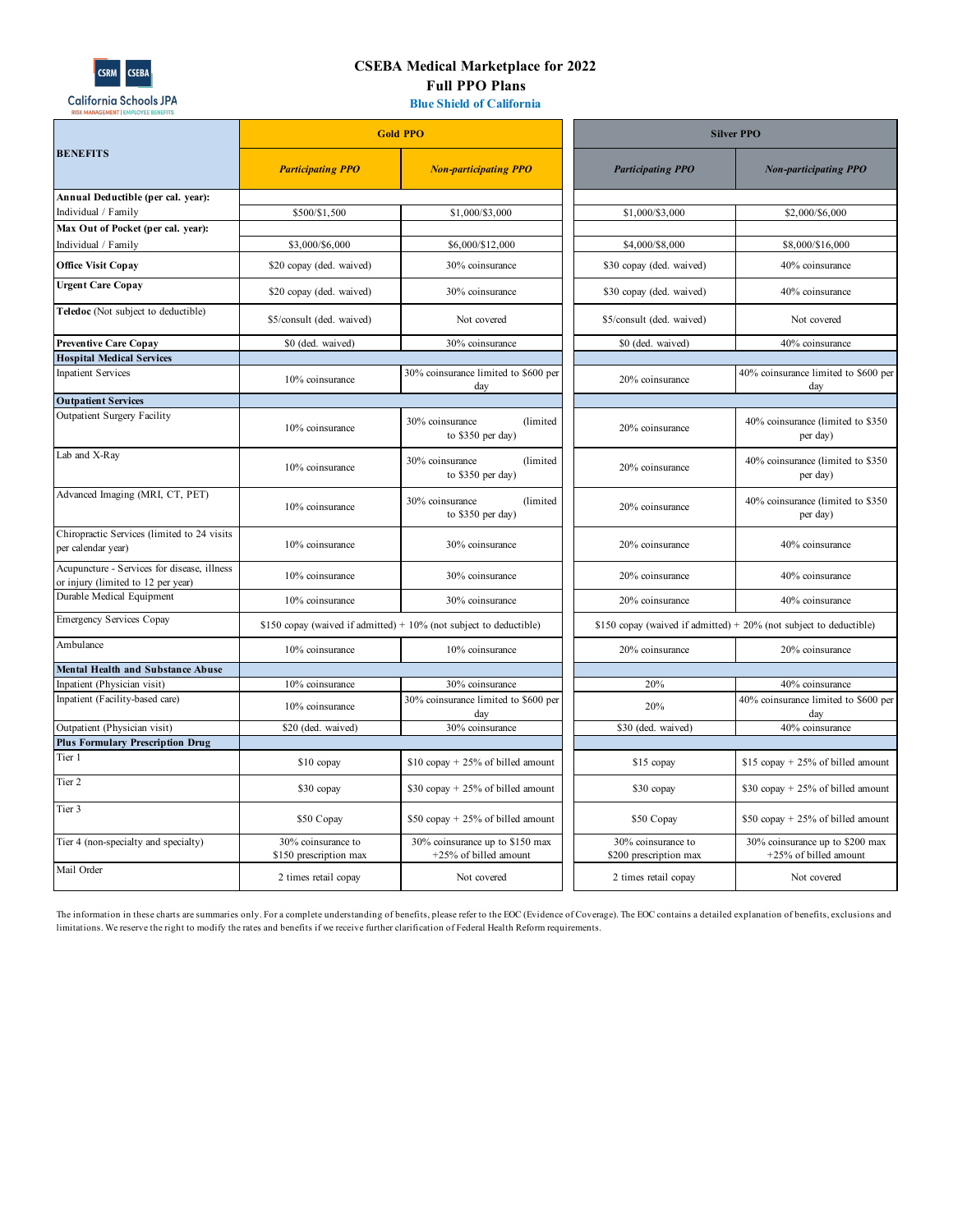

K MANAGEMENT | EMPL

# **CSEBA Medical Marketplace for 2022 HSA (Full PPO) Plans**

T  $\mathcal{L}$  **CSEBA Premier HDHP Bronze HSA** 

**Blue Shield of California**

|                                                                                   | <b>CSEBA Premier HDHP Silver Alternate HSA (Full PPO)</b> |                                                          | <b>CSEBA Premier HDHP Bronze HSA</b><br>(Full PPO) |                                                                                               |
|-----------------------------------------------------------------------------------|-----------------------------------------------------------|----------------------------------------------------------|----------------------------------------------------|-----------------------------------------------------------------------------------------------|
| <b>BENEFITS</b>                                                                   | <b>Participating PPO</b>                                  | <b>Non-participating PPO</b>                             | <b>Participating PPO</b>                           | <b>Subject to the Deductible (except Preventive Services)</b><br><b>Non-Participating PPO</b> |
| Annual Deductible (per cal. year):                                                |                                                           |                                                          |                                                    |                                                                                               |
| Individual / Family                                                               | \$1,500/\$3,000                                           |                                                          | \$2,800/\$5,400                                    |                                                                                               |
| Max Out of Pocket (per cal. year):                                                |                                                           |                                                          |                                                    |                                                                                               |
| Individual / Family                                                               | \$4,000/\$8,000                                           | \$8,000/\$16,000                                         | \$5,800/\$11,600                                   | \$11,600/\$23,200                                                                             |
| <b>Office Visit Copav</b>                                                         | \$10/visit after plan deductible                          | 40% coinsurance                                          | \$10/visit after plan deductible                   | 30% coinsurance                                                                               |
| <b>Urgent Care Copay</b>                                                          | \$10/visit after plan deductible                          | 40% coinsurance                                          | \$10/visit after plan deductible                   | 30% coinsurance                                                                               |
| Teledoc (Not subject to deductible)                                               | \$5/consult (ded. waived)                                 | Not covered                                              | \$5/consult after plan deductible                  | Not covered                                                                                   |
| <b>Preventive Care Copay</b>                                                      | \$0 (ded. waived)                                         | 40% coinsurance                                          | No copay                                           | 30% coinsurance                                                                               |
| <b>Hospital Medical Services</b>                                                  |                                                           |                                                          |                                                    |                                                                                               |
| <b>Inpatient Services</b>                                                         | 20% coinsurance                                           | 40% coinsurance limited to \$600 per<br>day              | 20% coinsurance                                    | 30% coinsurance limited to \$600 per<br>day                                                   |
| <b>Outpatient Services</b>                                                        |                                                           |                                                          |                                                    |                                                                                               |
| Outpatient Surgery Facility                                                       | 20% coinsurance                                           | 40% coinsurance (limited to \$350<br>per day)            | 20% coinsurance                                    | 30% coinsurance (limited to \$350<br>per day)                                                 |
| Lab and X-Ray                                                                     | 20% coinsurance                                           | 40% coinsurance (limited to \$350<br>per day)            | 20% coinsurance                                    | 30% coinsurance (limited to \$350<br>per day)                                                 |
| Advanced Imaging (MRI, CT, PET)                                                   | 20% coinsurance                                           | 40% coinsurance (limited to \$350<br>per day)            | 20% coinsurance                                    | 30% coinsurance (limited to \$350<br>per day)                                                 |
| Chiropractic Services (limited to 24 visits<br>per calendar year)                 | 20% coinsurance                                           | 40% coinsurance                                          | 20% coinsurance                                    | 30% coinsurance                                                                               |
| Acupuncture - Services for disease, illness<br>or injury (limited to 12 per year) | 20% coinsurance                                           | 40% coinsurance                                          | 20% coinsurance                                    | 30% coinsurance                                                                               |
| Durable Medical Equipment                                                         | 20% coinsurance                                           | 40% coinsurance                                          | 20% coinsurance                                    | 30% coinsurance                                                                               |
| Emergency Services Copay                                                          | 20% coinsurance                                           | 20% coinsurance                                          | 20% coinsurance                                    | 20% coinsurance                                                                               |
| Ambulance                                                                         | 20% coinsurance                                           | 20% coinsurance                                          | 20% coinsurance                                    | 20% coinsurance                                                                               |
| Mental Health and Substance Abuse                                                 |                                                           |                                                          |                                                    |                                                                                               |
| Inpatient (Physician visit)                                                       | 20%                                                       | 40% coinsurance                                          | 20% coinsurance                                    | 30% coinsurance                                                                               |
| Inpatient (Facility-based care)                                                   | 20%                                                       | 40% coinsurance limited to \$600 per<br>day              | 20% coinsurance                                    | 30% coinsurance limited to \$600 per<br>day                                                   |
| Outpatient (Physician visit)                                                      | \$10 (ded. waived)                                        | 40% coinsurance                                          | \$10/visit after plan deductible                   | 30% coinsurance                                                                               |
| <b>Plus Formulary Prescription Drug</b>                                           |                                                           |                                                          |                                                    | Subject to Deductible                                                                         |
| Copay                                                                             |                                                           |                                                          |                                                    |                                                                                               |
| Tier 1                                                                            | \$10 copay                                                | $$10$ copay + 25% of billed amount                       | \$10 copay/after ded.                              | $$10$ copay + 25% of billed amount                                                            |
| Tier 2                                                                            | \$25 copay                                                | $$25$ copay + 25% of billed amount                       | \$25 copay/after ded.                              | \$25 copay $+ 25%$ of billed amount                                                           |
| Tier 3                                                                            | \$50 Copay                                                | $$50$ copay + 25% of billed amount                       | \$50 copay/after ded.                              | $$50$ copay + 25% of billed amount                                                            |
| Tier 4 (non-specialty and specialty)                                              | 30% coinsurance to \$200<br>prescription max              | 30% coinsurance up to \$200 max<br>+25% of billed amount | 30% coinsurance to \$200 maximum                   | 30% coinsurance up to \$200 max<br>+25% of billed amount                                      |
| Mail Order                                                                        | 2 times retail copay                                      | Not covered                                              | 2 times retail copay                               | Not covered                                                                                   |

The information in these charts are summaries only. For a complete understanding of benefits, please refer to the EOC (Evidence of Coverage). The EOC contains a detailed explanation of benefits, exclusions and limitations. We reserve the right to modify the rates and benefits if we receive further clarification of Federal Health Reform requirements.

The CSEBA Premier HDHP was introduced in 2020. Districts with CSEBA Medical Plans for more than 10 years will receive an added benefit as part of their High Deducltible HSA plans for Blue Shield. This plan includes built in: Critical Illness Program, Accident Plan and Hospitality Indemnity Plan.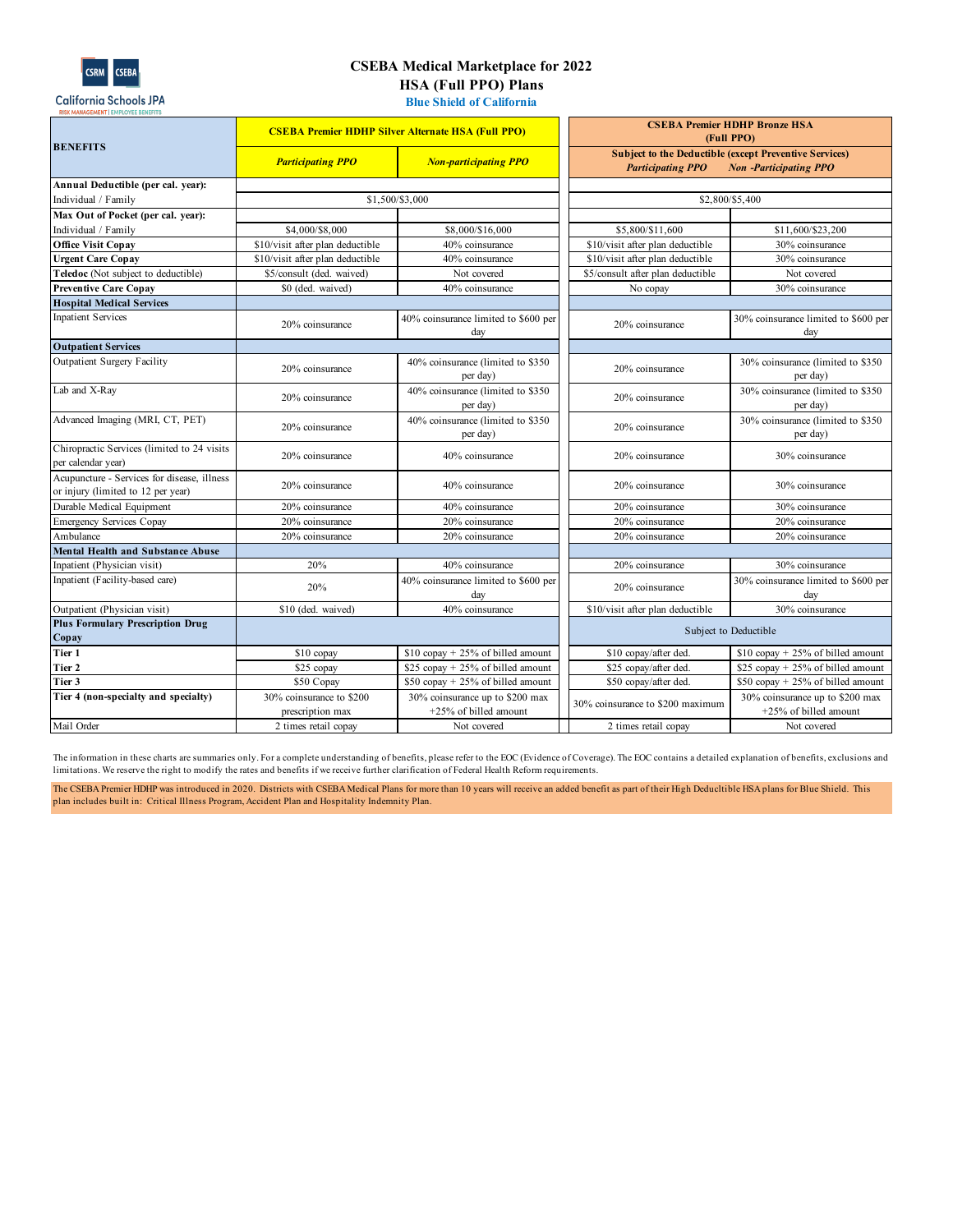

California Schools JPA

# **CSEBA Medical Marketplace for 2022 Tandem PPO Plans**

**Blue Shield of California**

|                                                                         | <b>Gold Tandem PPO</b>              |                                                                         | <b>Silver Tandem PPO</b>                                              |                                                                         |
|-------------------------------------------------------------------------|-------------------------------------|-------------------------------------------------------------------------|-----------------------------------------------------------------------|-------------------------------------------------------------------------|
| <b>BENEFITS</b>                                                         | <b>Participating PPO</b>            | <b>Non-participating PPO</b>                                            | <b>Participating PPO</b>                                              | <b>Non-participating PPO</b>                                            |
| Annual Deductible (per cal. year):                                      |                                     |                                                                         |                                                                       |                                                                         |
| Individual / Family                                                     | \$500/\$1,500                       | \$1,000/\$3,000                                                         | \$1,000/\$3,000                                                       | \$2,000/\$6,000                                                         |
| Max Out of Pocket (per cal. year):<br>Individual / Family               | \$3,000/\$6,000                     | \$6,000/\$12,000                                                        | \$4,000/\$8,000                                                       | \$8,000/\$16,000                                                        |
|                                                                         |                                     |                                                                         |                                                                       |                                                                         |
| <b>Office Visit Copay</b>                                               | \$20 copay (ded. waived)            | 30% coinsurance                                                         | \$30 copay (ded. waived)                                              | 40% coinsurance                                                         |
| <b>Urgent Care Copay</b>                                                | \$20 copay (ded. waived)            | 30% coinsurance                                                         | \$30 copay (ded. waived)                                              | 40% coinsurance                                                         |
| Teledoc (Not subject to deductible)                                     | \$5/consult (ded. waived)           | Not covered                                                             | \$5/consult (ded. waived)                                             | Not covered                                                             |
| <b>Preventive Care Copay</b>                                            | \$0 (ded. waived)                   | 30% coinsurance                                                         | \$0 (ded. waived)                                                     | 40% coinsurance                                                         |
| <b>Hospital Medical Services</b>                                        |                                     |                                                                         |                                                                       |                                                                         |
| <b>Inpatient Services</b>                                               | 10% coinsurance                     | 30% coinsurance limited to \$600 per<br>day                             | 20% coinsurance                                                       | 40% coinsurance limited to \$600 per<br>day                             |
| <b>Outpatient Services</b>                                              |                                     |                                                                         |                                                                       |                                                                         |
| Outpatient Surgery Facility                                             | 10% coinsurance                     | 30% coinsurance<br>(limited<br>to \$350 per day)                        | 20% coinsurance                                                       | 40% coinsurance (limited to \$350<br>per day)                           |
| Lab and X-Ray                                                           | 10% coinsurance                     | 30% coinsurance<br>(limited<br>to \$350 per day)                        | 20% coinsurance                                                       | 40% coinsurance (limited to \$350<br>per day)                           |
| Advanced Imaging (MRI, CT, PET)                                         | 10% coinsurance                     | 30% coinsurance<br>(limited<br>to \$350 per day)                        | 20% coinsurance                                                       | 40% coinsurance (limited to \$350<br>per day)                           |
| Chiropractic Services (limited to 24 visits<br>per calendar year)       | 10% coinsurance                     | 30% coinsurance                                                         | 20% coinsurance                                                       | 40% coinsurance                                                         |
| Acupuncture - Services for disease, illness<br>or injury (limited to 12 | 10% coinsurance                     | 30% coinsurance                                                         | 20% coinsurance                                                       | 40% coinsurance                                                         |
| Home Infusion; Hemodialysis                                             | 10% coinsurance                     | Not covered (unless prior authorized<br>and paid at in-network benefit) | 20% coinsurance                                                       | Not covered (unless prior authorized<br>and paid at in-network benefit) |
| Durable Medical Equipment                                               | 10% coinsurance                     | 30% coinsurance                                                         | 20% coinsurance                                                       | 40% coinsurance                                                         |
| <b>Emergency Services Copay</b>                                         |                                     | \$150 copay (waived if admitted) + $10\%$ (not subject to deductible)   | \$150 copay (waived if admitted) $+ 20\%$ (not subject to deductible) |                                                                         |
| Ambulance                                                               | 10% coinsurance                     | 10% coinsurance                                                         | 20% coinsurance                                                       | 20% coinsurance                                                         |
| <b>Mental Health and Substance Abuse</b>                                |                                     |                                                                         |                                                                       |                                                                         |
| Inpatient (Physician visit)<br>Inpatient (Facility-based care)          | 10% coinsurance                     | 30% coinsurance                                                         | 20%                                                                   | 40% coinsurance                                                         |
|                                                                         | 10% coinsurance                     | 30% coinsurance limited to \$600 per<br>day                             | 20%                                                                   | 40% coinsurance limited to \$600 per<br>day                             |
| Outpatient (Physician visit)                                            | \$20 (ded. waived)                  | 30% coinsurance                                                         | \$30 (ded. waived)                                                    | 40% coinsurance                                                         |
| <b>Value Formulary Prescription Drug</b>                                |                                     |                                                                         |                                                                       |                                                                         |
| Tier 1                                                                  | \$10 copay                          | $$10$ copay + 25% of billed amount                                      | \$15 copay                                                            | \$15 copay $+25%$ of billed amount                                      |
| Tier 2                                                                  | \$30 copay                          | \$30 copay $+ 25\%$ of billed amount                                    | \$30 copay                                                            | \$30 copay $+25%$ of billed amount                                      |
| Tier 3                                                                  | \$50 Copay                          | \$50 copay $+25%$ of billed amount                                      | \$50 Copay                                                            | \$50 copay $+25%$ of billed amount                                      |
| Tier 4 (non-specialty and specialty)                                    | 30% coinsurance to<br>\$150 maximum | 30% coinsurance up to \$150 max<br>+25% of billed amount                | 30% coinsurance to<br>\$200 maximum                                   | 30% coinsurance up to \$200 max<br>+25% of billed amount                |
| Mail Order                                                              | 2 times retail copay                | Not covered                                                             | 2 times retail copay                                                  | Not covered                                                             |